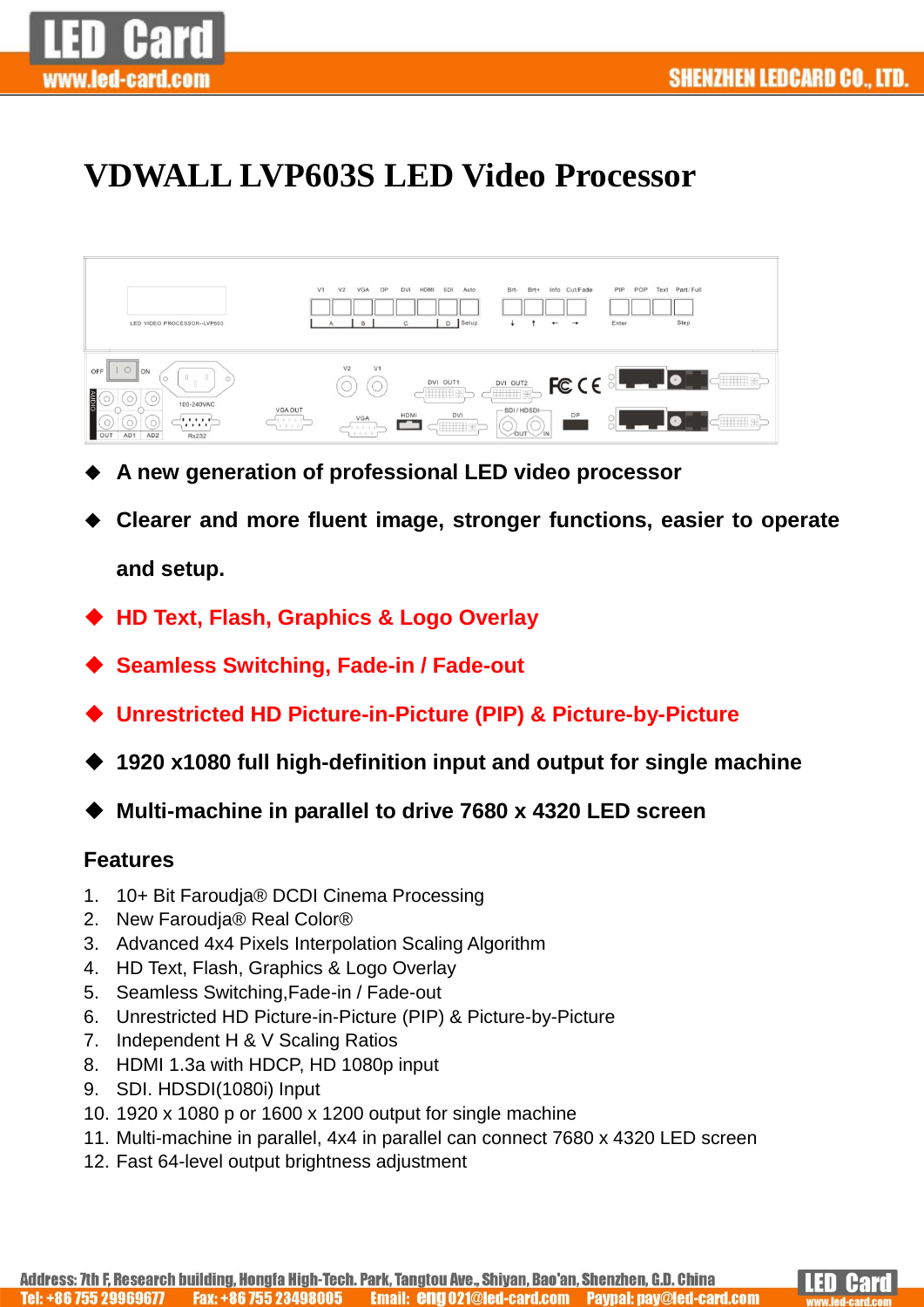

- 13. Easy setup and adjustment through keys on the panel
- 14. Press keys on frontal panel to directly select 7-channel input signal source,

including: 1 x SDI/HDSDI 1 x HDMI(with HDCP) 1 x DVI 1 x VGA 1 x DP(DisplayPort) 2 x CVBS

- 15. 2 channels can be configured to connect external stereo audio, plus DP, HDMI and SDI audio, there are 5-channel audio for synchronous switch
- 16. 2 LED Transmission Cards Built-in ability
- 17. 24/7 Application

### **Specifications**

| <b>Inputs</b>              |                                      |  |                         |
|----------------------------|--------------------------------------|--|-------------------------|
| Nums/Type                  | 2xcomposite video                    |  |                         |
|                            | 1xDP(Display Port)                   |  |                         |
|                            | 1xVGA (RGBHV)                        |  |                         |
|                            | 1xDVI                                |  |                         |
|                            | 1xHDMI                               |  |                         |
|                            | $1xSDI$ (HDSDI)                      |  |                         |
| Video system               | <b>PAL/NTSC</b>                      |  |                         |
| <b>Composite Video</b>     | 1V (p_p) / 75Ω                       |  |                         |
| Scope/Impedance            |                                      |  |                         |
| <b>VGA Format</b>          | $PC$ (VESA) $ \leq 1600x1200$ @60HZ  |  |                         |
| <b>VGA Scope/Impedance</b> | R, G, B = 0.7 V (p p) / 75 $\Omega$  |  |                         |
| <b>DVI Format</b>          | SD/HD(EIA-861B)                      |  | $\leq$ 1920x1080P @60HZ |
|                            | PC(VESA)                             |  | $\leq 1600x1200$ @60HZ  |
| <b>HDMI Format</b>         | SD/HD(EIA-861B)                      |  | $\leq$ 1920x1080P @60HZ |
| (HDCP)                     | PC(VESA)                             |  | $\leq$ 1600x1200 @60HZ  |
| <b>DP Format</b>           | SD/HD(EIA-861B)                      |  | $\leq$ 1920x1080P @60HZ |
|                            | PC(VESA)                             |  | $\leq$ 1600x1200 @60HZ  |
| <b>SDI Format</b>          | SDI-SMPTE 259M-C<br>576i @50HZ       |  |                         |
|                            |                                      |  | 480i @60HZ              |
| <b>HDSDI Format</b>        | HDSDI-SMPTE 292M<br>1080i @50HZ/60HZ |  |                         |
|                            | <b>SMPTE 274M/296M</b><br>720P @60HZ |  |                         |
| <b>Input Connectors</b>    | VGA: 15pin D_Sub(Female)             |  |                         |
|                            | DVI: 24+1 DVI D                      |  |                         |
|                            | Composite video: BNC                 |  |                         |
|                            | D/P: Display Port                    |  |                         |
|                            | <b>SDI/HDSDI: BNC</b>                |  |                         |

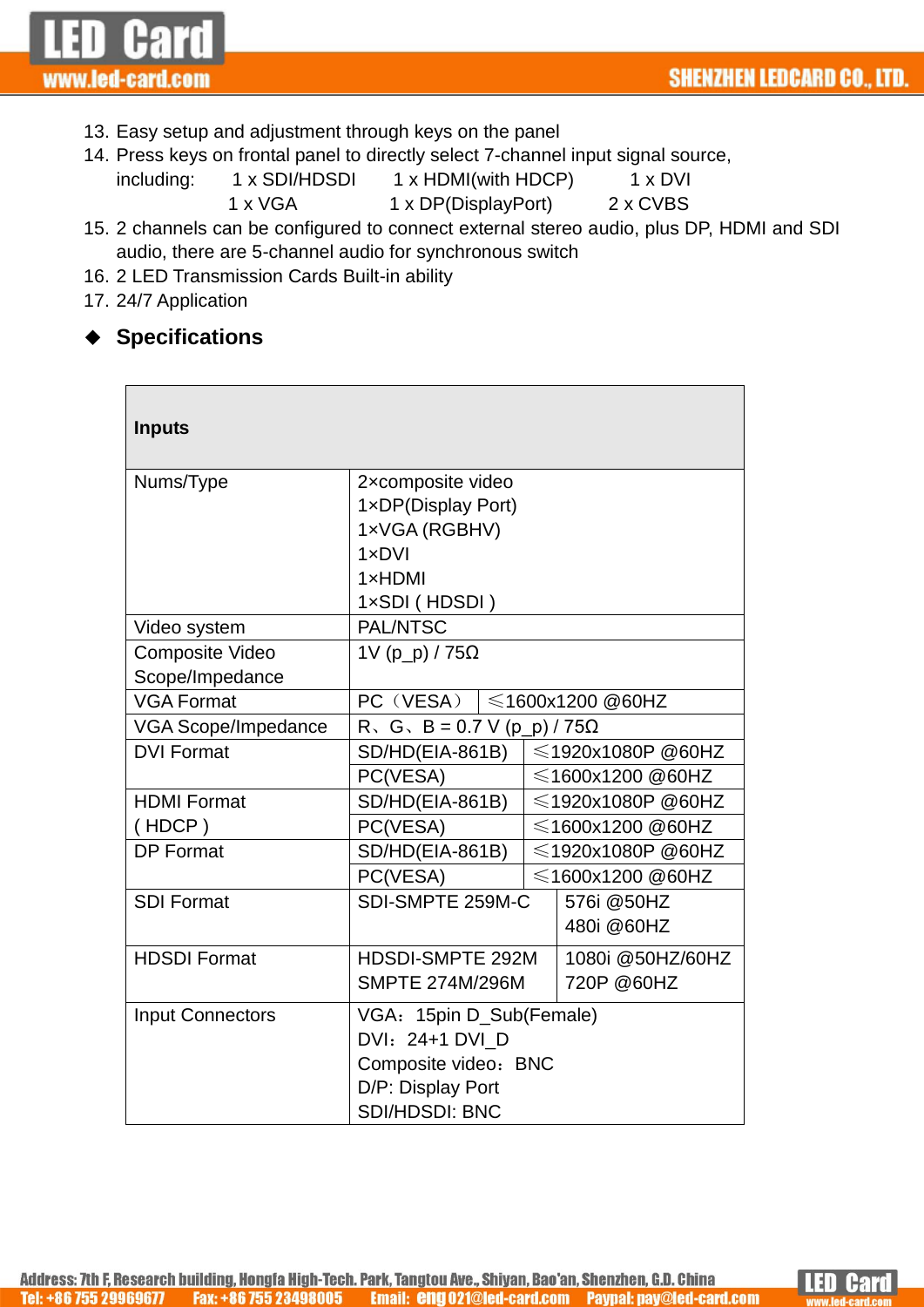

| <b>Outputs</b>           |                                              |  |
|--------------------------|----------------------------------------------|--|
| Nums/Type                | 1xVGA (RGBHV)                                |  |
|                          | 2xDVI                                        |  |
| <b>VGA/DVI Format</b>    | 1024×768@60Hz/75Hz                           |  |
|                          | 1280×1024@60Hz/75Hz                          |  |
|                          | 1600×1200@60Hz                               |  |
|                          | 1920×1080p@50Hz/60Hz                         |  |
| VGA Scope/Impedance      | R, G, B = 0.7 V (p_p) / 75 $\Omega$          |  |
| <b>Output Connectors</b> | VGA: 15pin D_Sub(female)                     |  |
|                          | DVI OUT1: 24+5 DVI 1                         |  |
|                          | DVI OUT2: 24+1 DVI_D                         |  |
| <b>Others</b>            |                                              |  |
| Control                  | <b>Panel Button</b>                          |  |
| Power                    | 100-240VAC 60W 50/60Hz                       |  |
| <b>Operating Temp</b>    | 5-40 $^{\circ}$ C                            |  |
| <b>Humidity</b>          | 15-85%                                       |  |
| <b>Size</b>              | 155 mm (high) $\times$ 350mm (wide) $\times$ |  |
|                          | 485mm (length)                               |  |
| Weight                   | 5.6 Kg                                       |  |
|                          |                                              |  |

#### **Notes to model**

**[LVP603S:](http://www.led-card.com/product_info.php?products_id=196)** with **SDI / HDSDI** input interface. **[LVP603:](http://www.led-card.com/product_info.php?products_id=195)** without **SDI / HDSDI** input interface. So all instructions regarding **SDI**、**HDSDI** in above don't apply to **LVP603**!

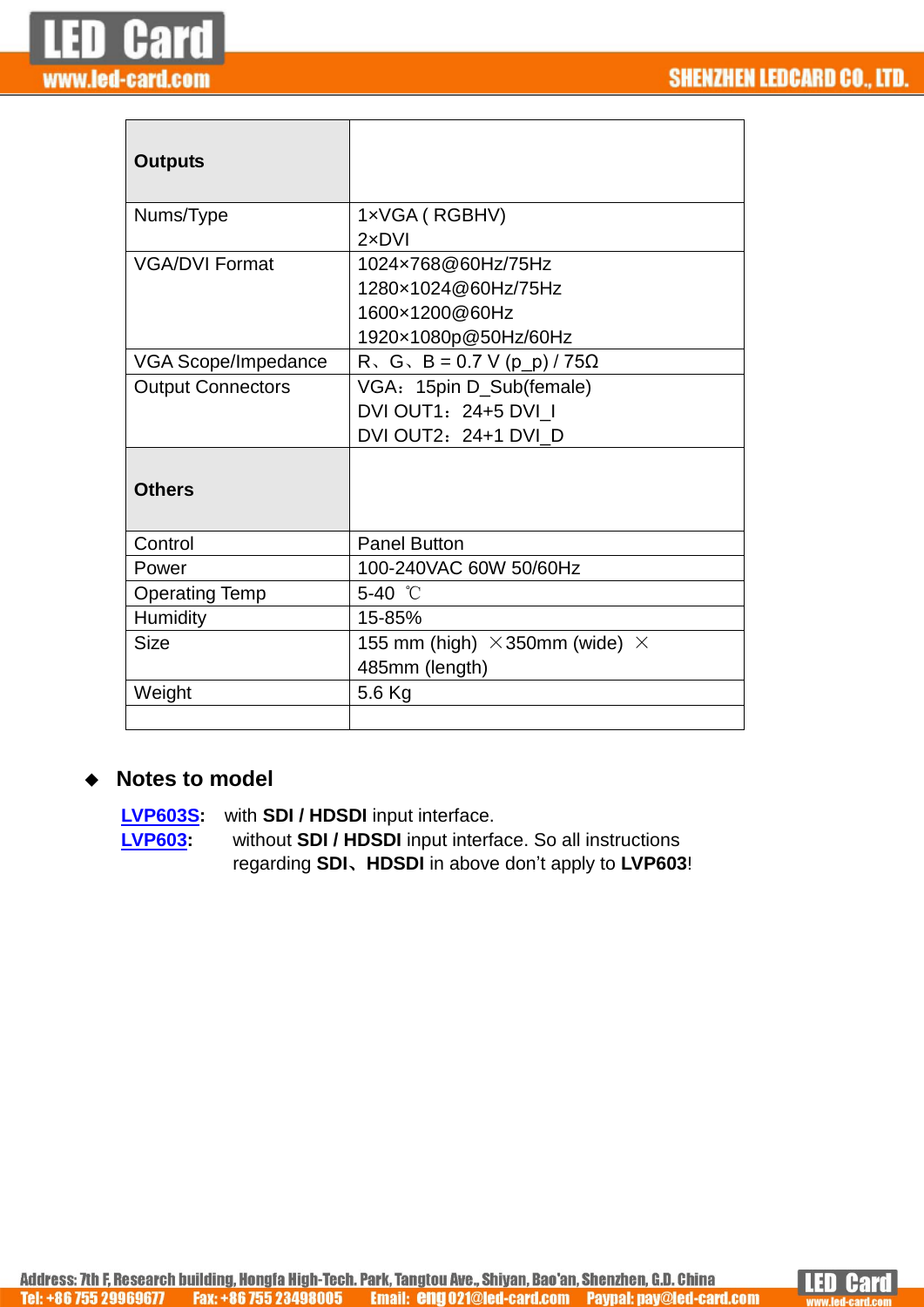## **SHENZHEN LEDCARD CO., LTD.**